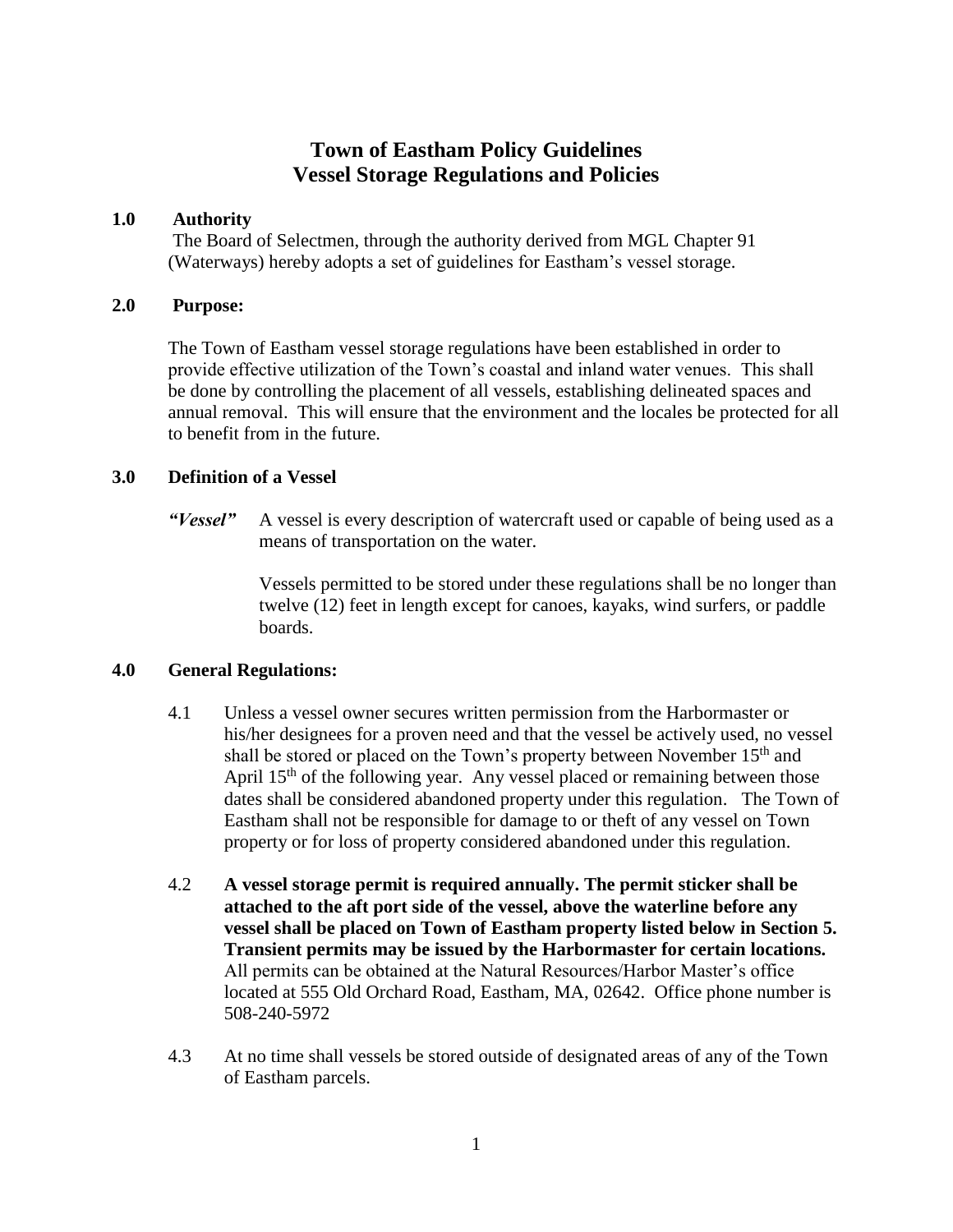- 4.4 No vessel shall be placed as to cause damage to any Town of Eastham property.
- 4.5 Other than as may temporarily be required during launching, vessels shall not be placed on the launch ramp.
- 4.6 Trailer storage is prohibited over night on the Town of Eastham's property unless a vessel owner secures permission from the Harbormaster or his/her designees.
- 4.7 No vessels (boat, kayak, canoe, paddleboard, etc.) may be stored on Town beaches M.G.L. Chapter 88, Section 19 and Eastham Beach Rules and Regulations. All vessel storage shall be at designated areas as specifically described in Section 5.
- 4.8 A fee may be imposed for a vessel storage permit. The amount shall be determined annually by the Board of Selectmen.
- 4.9 Vessels shall be placed at ONLY one location approved in Section 5.0. Each Vessel is a separate permit. Change of location without approval from the Harbormaster and his/her designees shall result in removal of the vessel, fines, and revocation of the vessels permit for the year.
- 4.10 Only two vessels shall be stored per household.

## **5.0 Town of Eastham Property List**

The following is the list of the Town owned property where vessels may be stored between April  $16<sup>th</sup>$  and November  $14<sup>th</sup>$  (of the same calendar year). Vessels may be stored only in areas within these parcels as designated by the Harbormaster.

- 1) Map 019 / Parcel 015A: (Known as Boat Meadow)
- 2) Map 015 / Parcel 118: (Known as Hemenway Landing)
- 3) Map 012 / Parcel 319: (Known as Salt Pond Landing)
- 4) Map 014 / Parcel 097: (Known as Great Pond Landing)
- 5) Map 001 / Parcel 097: (Known as South Sunken Meadow)

#### **6.0 Section D. Violations and Penalties**

Pursuant to Massachusetts General Laws: Chapter 40 – (Powers and Duties of Cities and Towns), Section 21D – (Non-criminal disposition of ordinance, by-law, rule or regulation violations) the following regulations do apply: